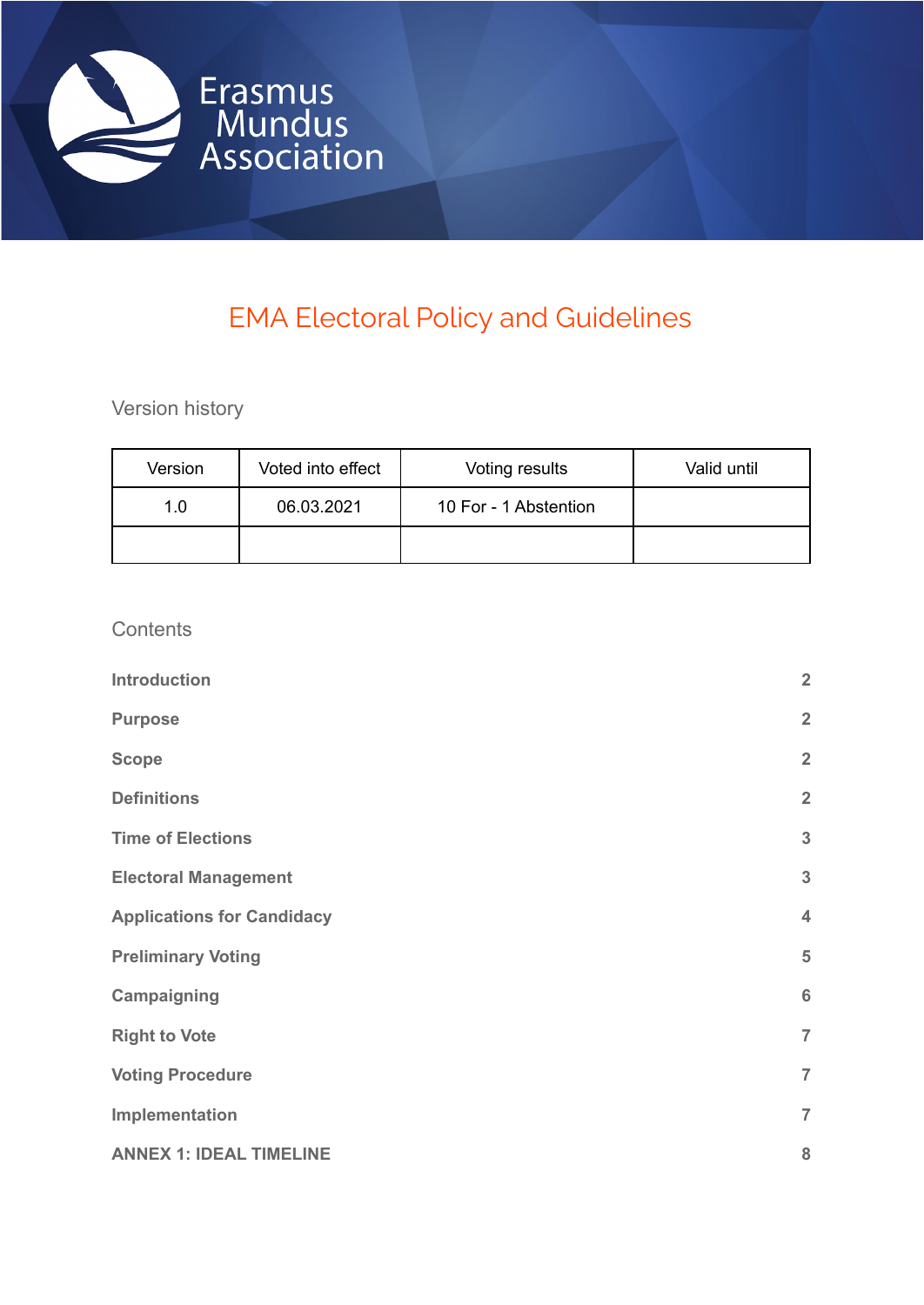## <span id="page-1-0"></span>**Introduction**

Voting in the Erasmus Mundus Students and Alumni Association ('EMA' or the 'Association') refers to both the selection of "*the agenda and proposals, and for the purpose of election of the President and the Vice-President of EMA*", as defined by EMA's Internal Regulations. **For the purpose of these Policy and Guidelines, the term Election (and any derivative thereof) will only be used to refer to the latter of the previously mentioned cases, i.e. the democratic process of selection of the President and the Vice-President of EMA**.

#### <span id="page-1-1"></span>Purpose

- 1. These Policy and Guidelines have been formulated to complement the articles and sections of the Erasmus Mundus Students and Alumni Association's (hereinafter called "EMA" or the "Association") Statutes and Internal Regulations that deal with **elections**.
- 2. These Policy and Guidelines establish the framework for the Association to:
	- a. Conduct fair and transparent elections;
	- b. Maintain the Association's highest standards and values in the exercise of democracy.

## <span id="page-1-2"></span>**Scope**

- 3. These Policy and Guidelines apply to any ordinary member who:
	- a. Applies as a Candidate for President or Vice-President;
	- b. Wishes to exercise their vote during the election to select a President or Vice-President.
- 4. The Association takes a comprehensive approach to enable fair and transparent internal elections. This approach, in addition to the present EMA Electoral Policy and Guidelines, also includes the following documents:
	- a. EMA Statutes;
	- b. EMA Internal Regulations;
	- c. The Policy against Disinformation;
	- d. Other policies or such applicable documents of EMA.

## <span id="page-1-3"></span>**Definitions**

- 5. For the effect and purpose of this policy, the following terms have been defined as:
	- a. **Ordinary Member**: individual person that has applied for and been granted ordinary membership in the Association, as described in Title IV of EMA's Statutes and Article 1 of EMA's Internal Regulations.
	- b. **Campaign/campaigning**: efforts by Candidate(s) to win voter support in a specific period preceding an Election.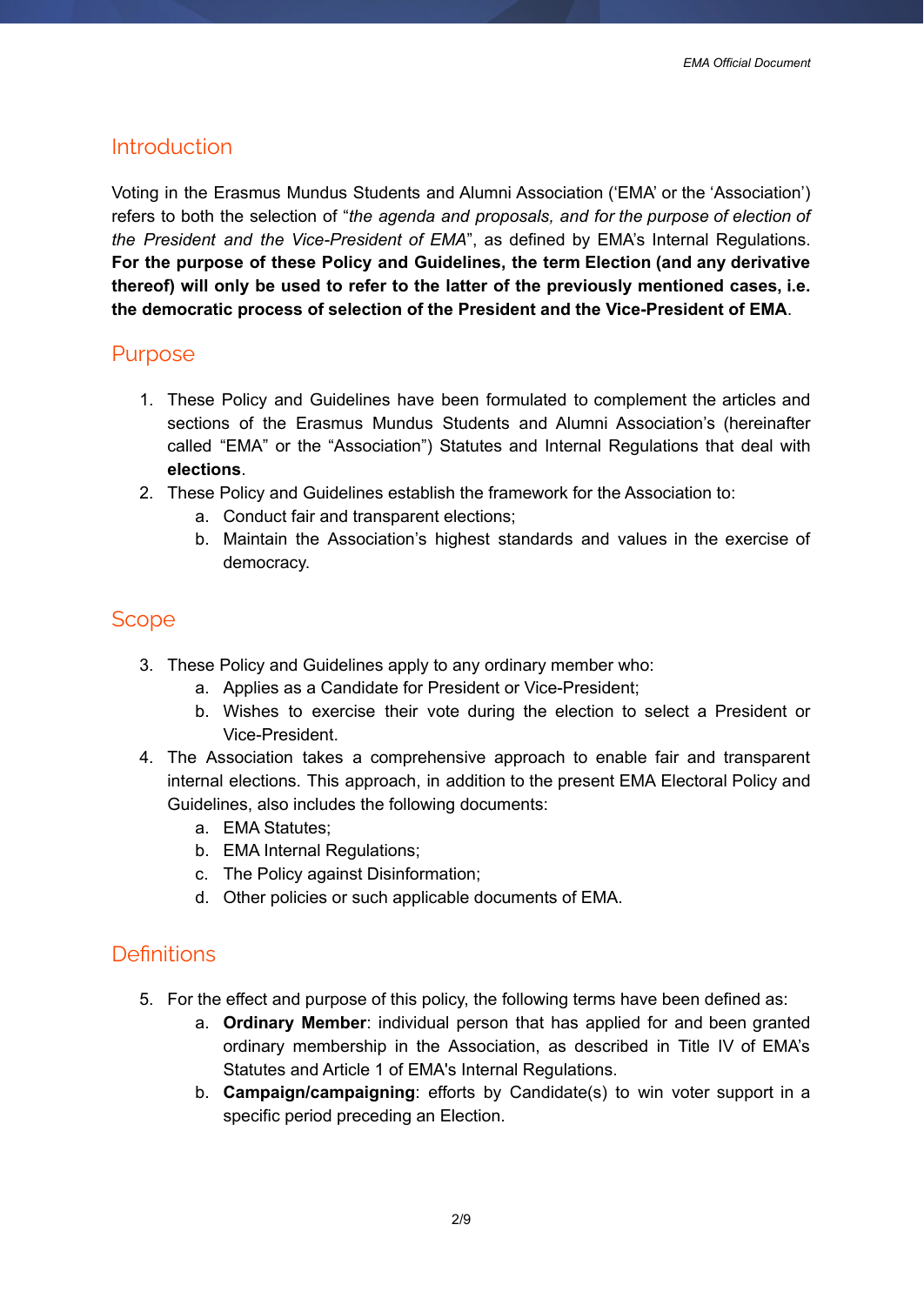- c. **Candidate**: any Ordinary Member who desires to contend for the position of President or Vice-President and whose eligibility has been confirmed and announced by the Electoral Committee.
- d. **Election(s)**: The election(s), in the form of voting held during a GA, conducted in the second year following the preceding Elections for President and Vice-President of the Association.
- e. Election Period<sup>1</sup>: It shall consist of the following:
	- i. Application Period: the time period from the announcement of Election(s) till the deadline for receipt of application of candidacies;
	- ii. time for announcement of Candidates;
	- iii. time for preliminary voting *(as per Clause 8.1 of Internal Regulations)*;
	- iv. time for announcement of results of preliminary voting;
	- v. campaigning time;
	- vi. Election days: dates of Election(s) in CEST time-zone;
	- vii. time for announcement of results.
- f. **Preliminary Voting**: The voting conducted to select the two final Candidates for the position of President or the Vice-President, prior to the Election(s). It shall be conducted only in case there are more than two eligible Candidates for either of the posts.

## <span id="page-2-0"></span>Time of Elections

- 6. The Election(s) to the positions of the President and Vice-President of the Association shall be held during the Primary GA, i.e., latest in the last week of the month of May, in the second year following the preceding election year or during an Extraordinary GA, if necessary. The specific date(s) of the Election Period, will be decided by the Management Board, preferably ninety (90) calendar days and at least sixty (60) calendar days before the Election Days, i.e., the GA.
- 7. The Election Period will be communicated to all the EMA members, preferably sixty (60) calendar days and at least thirty (30) calendar days (in line with Article 7.2 of the Internal Regulations) before the Election Days, i.e., the GA.

# <span id="page-2-1"></span>Electoral Management

- 8. As described by EMA's Statutes (Title V) and Internal Regulations (Article 9), a Selection Committee shall be formed for the purpose of overviewing the elections of President and Vice-President, having a limited role of ensuring fair and transparent elections. The formed Selection Committee, for the purpose the present Electoral Policy and Guidelines, shall be called the Electoral Committee.
- 9. If the incumbent Vice-President or any incumbent member of the Management Board (MB) is part of the Electoral Committee, and have submitted their application for candidacy to either the President or Vice-President post, such person will necessarily

<sup>&</sup>lt;sup>1</sup> An ideal timeline for the Election Period has been included in the Annex of this Policy Document.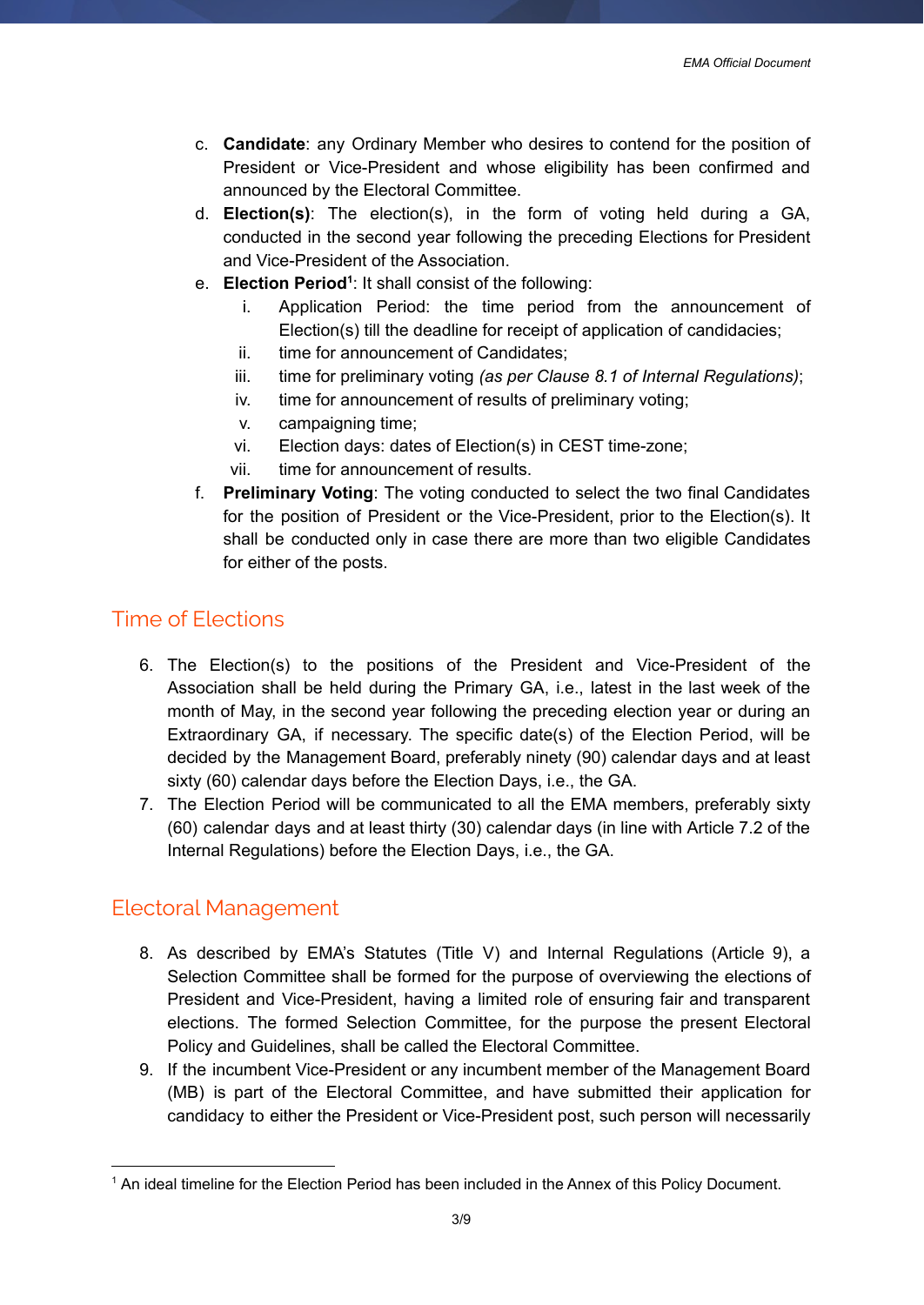step down from their position, duties and responsibilities in the Electoral Committee, in order to ensure fair and transparent elections and to avoid any conflicts of interest.

- 10. The Electoral Committee should be formed at least sixty (60) calendar days prior to the Election Days, i.e., the GA.
- 11. The Electoral Committee will be the entity in charge of receiving, reviewing and accepting or rejecting the applications for candidacies for the President or Vice-President positions.
- 12. After the close of the application period, the Electoral Committee shall finalize and publish the list of eligible Candidates for the President and Vice-President positions within two (2) working days.
- 13. The Electoral Committee shall also be responsible for governing the campaigning conducted by the Candidates and shall be responsible for receiving complaints for violation of the code of conduct, and any other policies, and take the necessary actions for the same.
- 14. The Electoral Committee shall appoint necessary team members to smoothly conduct the preliminary-voting as well as the Election(s) during the GA, in lines with Article 8.1 of the Internal Regulations.
- 15. The Electoral Committee shall also be responsible for organizing separate public debates for the final two Candidates for the position of President and Vice-President, either virtually (before the GA) or physically (during the GA).
- 16. The Electoral Committee will cease to exist after it announces the Election(s) results. The members of said defunct Electoral Committee may be part of the Selection Committee which has been put together to select the rest of the members of the Management Board (i.e. the Directors of the different Units). Said Selection Committee shall be formed according to EMA's Statutes, Internal Regulations, and Volunteer and Personnel Policy.

# <span id="page-3-0"></span>Applications for Candidacy

- 17. As described by EMA's Internal Regulations (Article 8), any Ordinary Member has the right to apply as Candidate for President or Vice-President, and perform the acts necessary for registration of their candidacy.
- 18. The minimum qualification criteria for the position of President and Vice-President shall be decided by the Electoral Committee and approved by the Management Board, prior to the start of the Election Period (as described in Article 8.1.a. of the Internal Regulations). These criteria, among others as decided by the Electoral Committee, shall include:
	- a. Letter of application: expressing their desire to stand as a Candidate for the specific post (President or Vice-President) and confirming:
		- i. their compliance with the requirements of this Policy,
		- ii. their good standing in the Association,
		- iii. their understanding of the rights and full scope of responsibilities of the position, as described in EMA's Statutes and Internal Regulations, and
		- iv. their ability to stand as Candidate.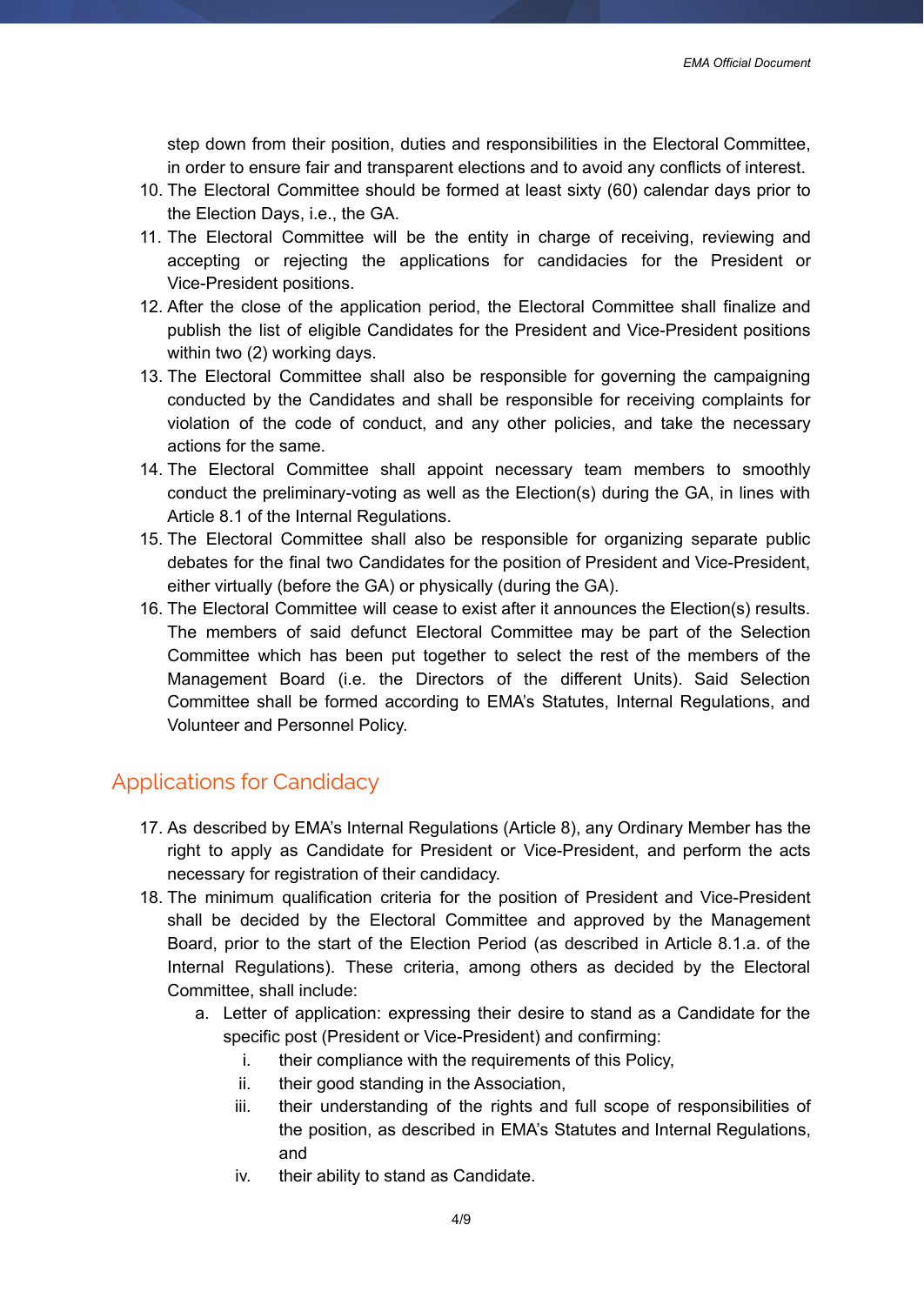- b. Proof of EMA ordinary membership (diploma or acceptance letter from an Erasmus Mundus programme);
- c. Curriculum Vitae or Resume, presenting the relevant experience for the applied position;
- d. Recommendation letters (maximum 2), with contact information (email and phone number) of the referees.

The exact requirements and criterion can be set, added or modified by the Electoral Committee, in conjunction with the Management Board, through an official publication, in the allotted time frame established by the Internal Regulations (Article 8.1.a.).

- 19. Only complete applications for candidacies will be considered by the Electoral Committee. It is the sole responsibility of the Candidate to submit a complete application for candidacy.
- 20. On receipt of any application for candidacy, the Electoral Committee would communicate the acceptance or rejection of the same to the applicant within three (3) working days, thereby allowing the applicant to rectify the application and meet the requirements and criterion as stated above. In case the application or re-application is made less than three (3) working days before the last date for receipt of the applications, then the Electoral Committee shall communicate the acceptance or rejection at the earliest, but shall not be responsible for any delay in such scrutiny.
- 21. The applications for candidacies shall be submitted from the announcement of the Elections up to twenty (20) calendar days prior to the Election Days. Any application for candidacy submitted outside this period shall not be considered.
- 22. Any dishonesty, and/or omission of past conduct and/or malfeasance to the Association or any of its members, in the presented qualification criteria and application documents, of any Candidate, will result in the disqualification of said Candidate, regardless of how advanced the electoral process is.

# <span id="page-4-0"></span>Preliminary Voting

- 23. In case there are more than two (2) eligible Candidates announced after the close of application period, then a Preliminary Voting shall be conducted for selection or shortlisting of the two (2) final Candidates for the purpose of Elections(s).
- 24. The Preliminary Voting (if required) shall be conducted at least ten (10) calendar days before the start of the Election Days and in accordance with the Article 8.1 of the Internal Regulations. The exact details about the same, including the procedure and period of voting shall be announced along with the list of the eligible Candidates by the Electoral Committee.
- 25. In addition to the requirements set in the application for candidacy above, for the purpose of Preliminary Voting, each Candidate can also be called upon by the Electoral Committee to submit materials like short video(s) and/or brochure(s), banners(s), pamphlet(s) describing the past contributions, proposals and future plans for EMA. Details of such publicity materials, shall be announced together with the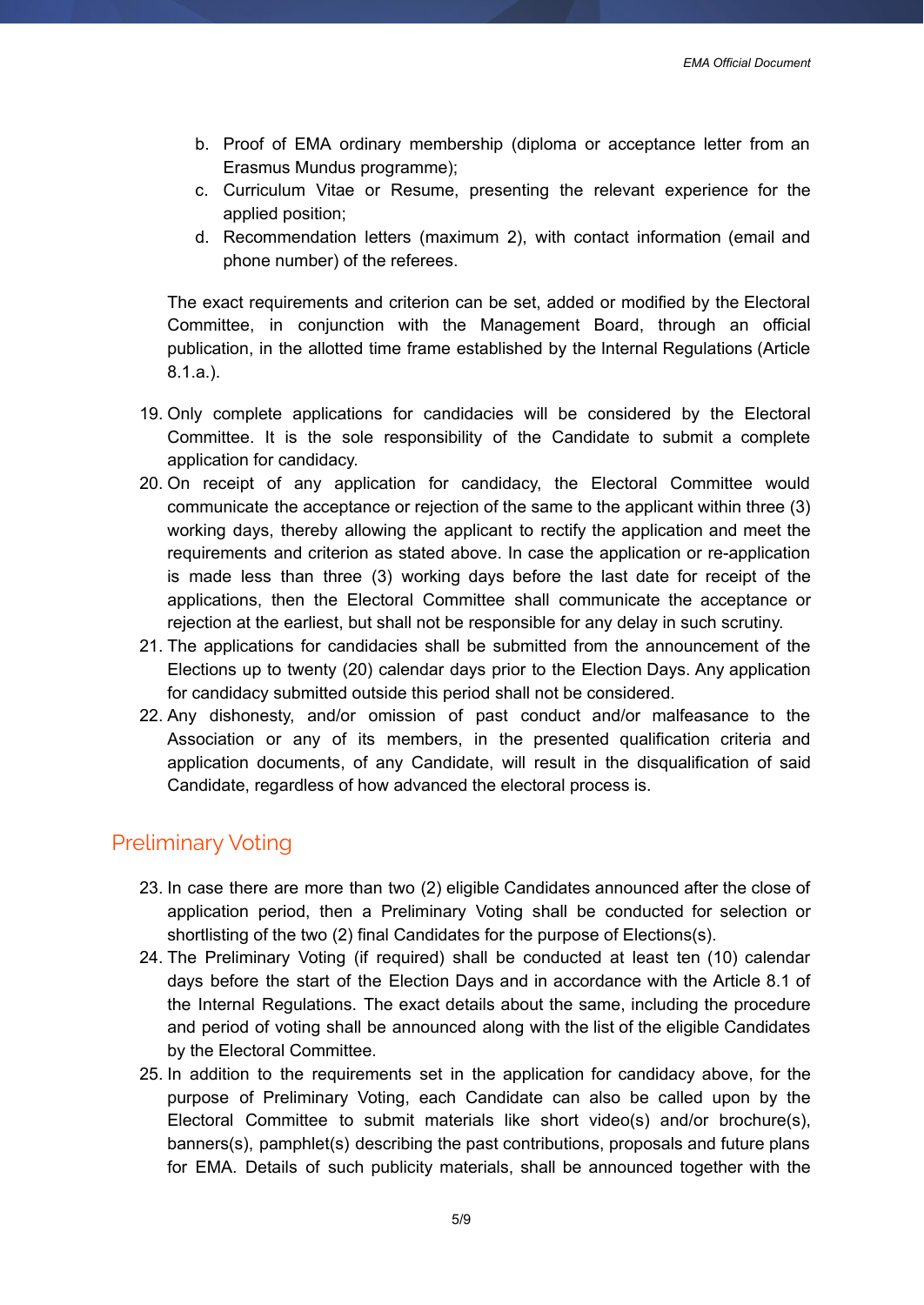announcement of Candidates and the Preliminary Voting (if applicable) by the Electoral Committee.

- 26. In case the Preliminary Voting is being conducted, then the aforesaid video/publicity materials of all the eligible Candidates shall be published/communicated to all the Ordinary Members of EMA (i.e. the voters) by appropriate channels and in a non-discriminatory manner under the supervision of the Electoral Committee. No personal campaigning by any of the Candidates shall be allowed during this phase of Election Period.
- 27. In addition to the above, the Electoral Committee can decide about any other means of spreading information about the eligible candidates, Preliminary Voting, answering questions of the voters etc. and take other such steps for facilitating a fair, transparent and informed Preliminary Voting.
- 28. The Preliminary Voting shall be conducted for a minimum period of forty-eight (48) hours.
- 29. The Electoral Committee shall announce the results of the Preliminary Voting, i.e., the list of final two Candidates, within twenty-four (24) hours of the closure of the period for Preliminary Voting (if conducted, for either or both positions).

## <span id="page-5-0"></span>**Campaigning**

- 30. Campaigning is strictly allowed only in the period between the announcement of the two (2) final Candidates for the President and Vice-President positions (i.e., either after the close of application period or after the announcement of results of Preliminary Voting, as the case may be), up to forty-eight (48) hours prior to the Election Days .
- 31. The use of EMA resources, including, but not limited to '@em-a.eu' email ids, member information, the association's physical or digital resources, volunteering time and any other information, medium or tool belonging to EMA, in order to campaign for any available position, by any Candidate, shall lead to commensurate disciplinary actions, depending on the nature of misuse, as decided by the Electoral Committee.
- 32. Should misuse of EMA resources be undertaken by any other Ordinary Member, specific proof of collaboration must be provided prior to sanctioning the Candidate. Nevertheless, the Ordinary Member shall be subject to commensurate disciplinary actions, as decided by the Electoral Committee.
- 33. In line with the Policy against Disinformation, no disinformation will be allowed in the Candidates' campaigns or in the period immediately prior to the Elections. Candidates and/or campaigns utilizing such tactics will also result in commensurate disciplinary actions, as decided by the Electoral Committee.
- 34. The disciplinary action referenced in the previous articles may include public warning, suspension of campaigning, even immediate disqualification and ineligibility to run for the position of President/Vice-President office, in the current or future Election, or even any other Management Board position for the current or future term. If the Electoral Committee is of the opinion that the nature of misuse, disinformation or violation is in the nature of violation of EMA's reputation, interest or EMA's Mission,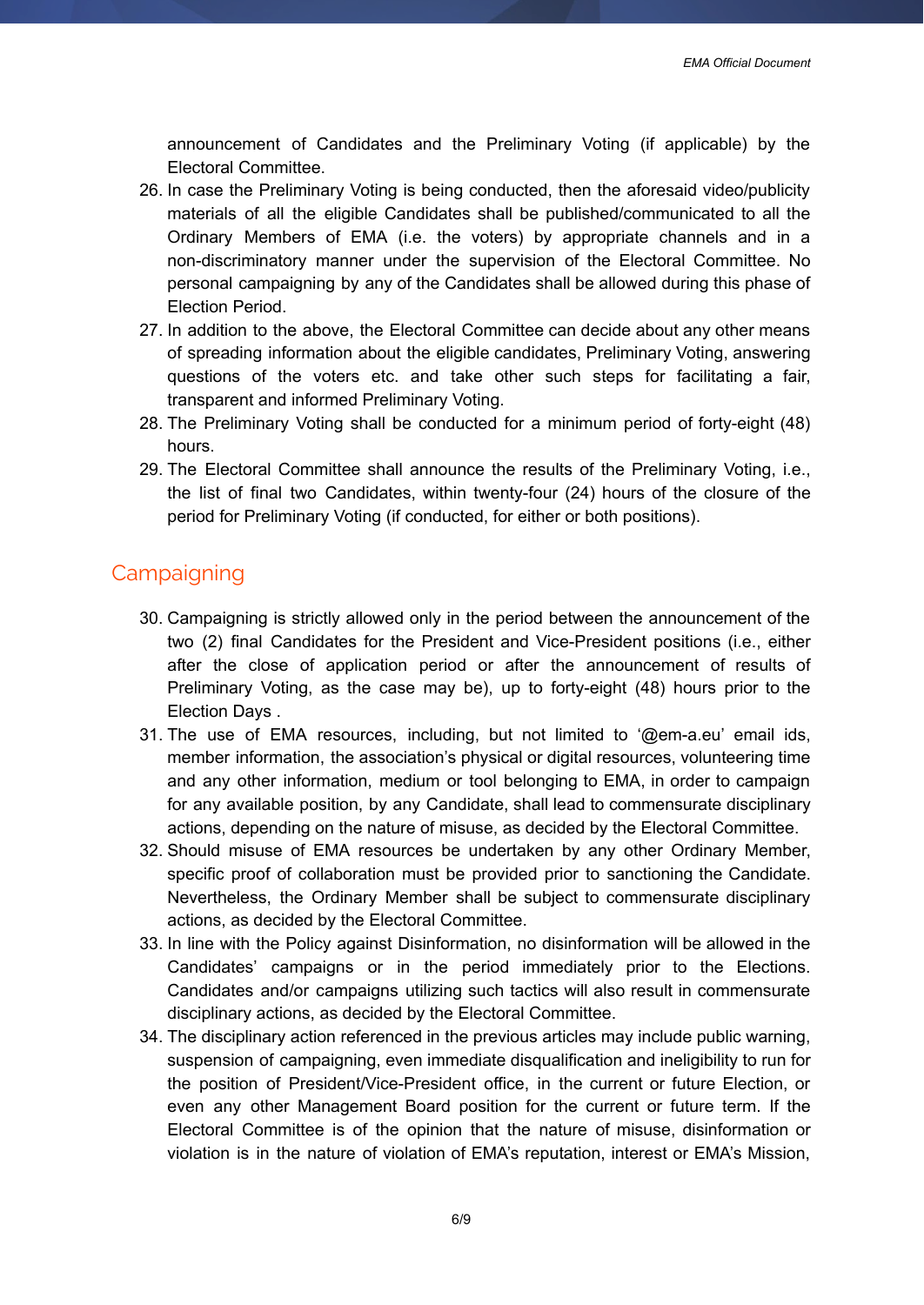Vision or Aims, then it shall recommend the Management Board to take necessary action against such Candidate or under Article 9 of the EMA Statutes.

# <span id="page-6-0"></span>Right to Vote

35. An Ordinary Member has the right to vote for President or Vice-President, in line with the provisions of EMA's Statutes and Internal Regulations (Article 7), unless they are serving any prior disciplinary action.

# <span id="page-6-1"></span>Voting Procedure

- 36. EMA's Statutes (Articles 15.3. and 15.4.) and Internal Regulation (Articles 7.2 7.6, 8.1) govern the corresponding voting procedures.
- 37. If the Elections have started and a Candidate has been disqualified by the Electoral Committee, the Electoral Committee shall make appropriate announcement of the same and the votes cast for such Candidate shall be annulled.
- 38. The Elections shall preferably begin at 08:00 hrs on the first day of GA and close at least one (1) hour before the scheduled end of GA, on the last day of GA.
- 39. The results of the Election(s) will be communicated publicly by the Electoral Committee at the latest within twenty-four (24) hours after the closure of the voting process.

## <span id="page-6-2"></span>Implementation

- 40. The implementation of these Policy and Guidelines should be carried in conjunction with EMA's Statutes and Internal Regulations. In case of any requests for extension of the deadlines as present in this policy, the Electoral Committee shall be deciding the same on a case to case basis. Nevertheless, in case of discrepancies, the provisions of the Statutes and Internal Regulations shall prevail.
- 41. In an extreme situation where no Candidate can be elected for the positions of President and/or Vice-President, the relevant clauses of Article 4 of the Internal Regulations shall be invoked appropriately.
- 42. These Policies and Guidelines shall be reviewed by the Management Board at least once every two years and at least 3 months before any upcoming Election(s).
- 43. These Policies and Guidelines shall be reviewed, and updated if necessary, by the Management Board immediately after any changes are made to EMA's Statutes and/or Internal Regulations.
- 44. These Policies and Guidelines shall enter into force immediately after voted into effect by the Management Board and shall be publicly available for all members.